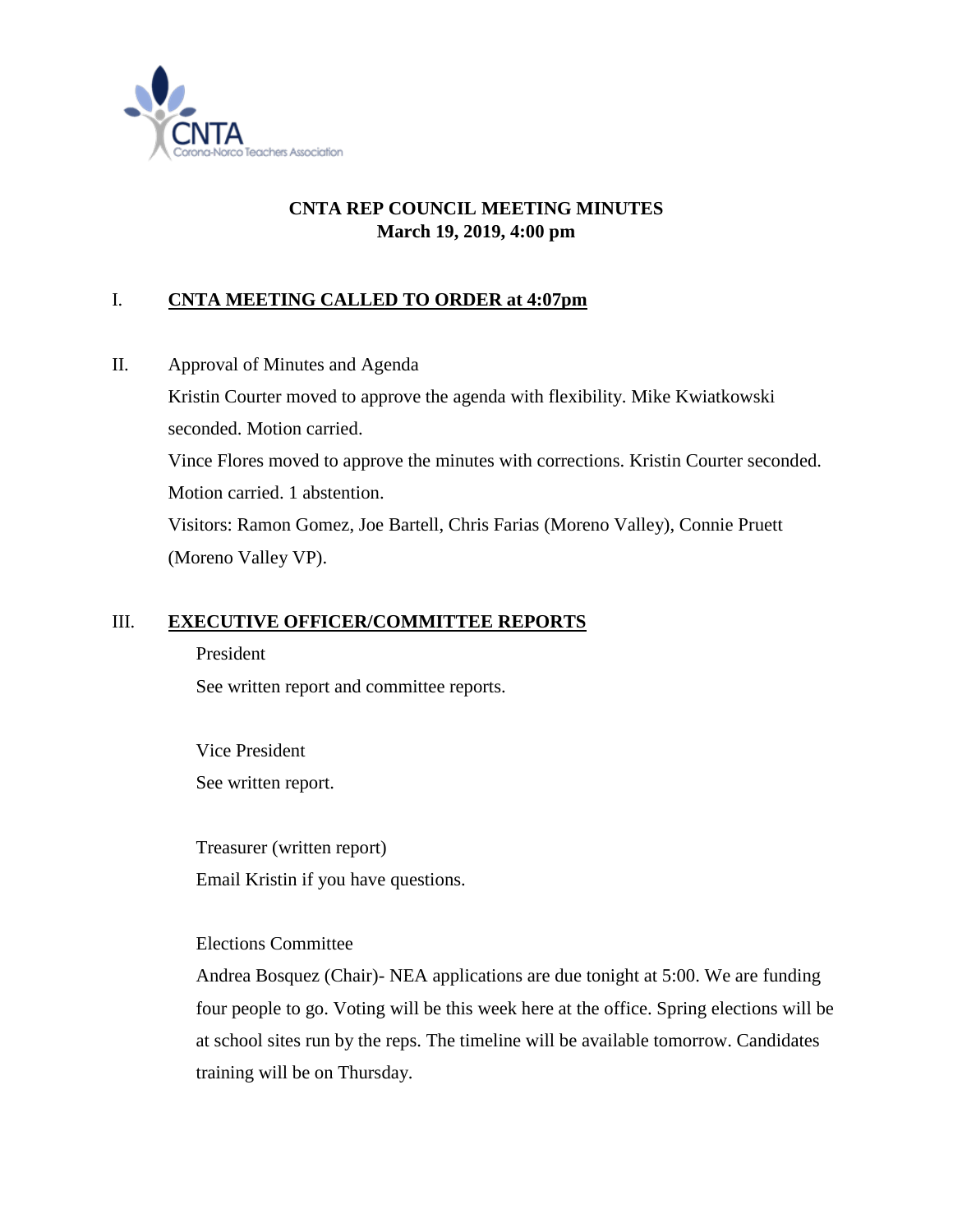

Negotiations Committee

Tonya Spencer (Chair)- survey is coming out this or next week. May 17-24 is the schedule for negotiations. It is a joint interest (CNUSD/CNTA) to use an outside facilitator. Kristin Courter moved to use up to \$25,000 for an outside facilitator. Vince Flores seconded. Tonya stated that an outside facilitator will move things along, CNTA/CNUSD have 5.5 days calendared for the negotiation process. The cost for the outside negotiator will be split with the CNUSD. April 16, 2019 School Board meeting will be when CNTA will sunshine the sections of the contract open for this year. CNTA/CNUSD are working on interest based bargaining for what is best for students, not positional bargaining where the budget is already set. The going rate for facilitators are \$2,000/day including weekends with room and board expenses. CNUSD is fully funded by LCFF this year, so negotiations and expenditures will be more difficult conversations moving forward. The projected COLA for this next school year is roughly  $3\%$ , but that has to include step  $\&$  column as well as STRS increase. Question was called and seconded. 55 yes, 21 no, 7 abstentions. Motion carried. 63 yes, 30 no, 4 abstentions.

Email with questions, take the survey which is very focused on grade/subject.

Social Committee

### IV. **NEW BUSINESS**

#### a. Grant Report

From February Rep Council, a Motion directed Chris Rodriguez to investigate the mismanagement of the NEA grant money and explore restitution. Chris Farias the Treasurer from Moreno Valley Educators Association, fiduciary agent for the grant presented his findings. The grant was for 3 locals: Pomona, Moreno Valley, Corona-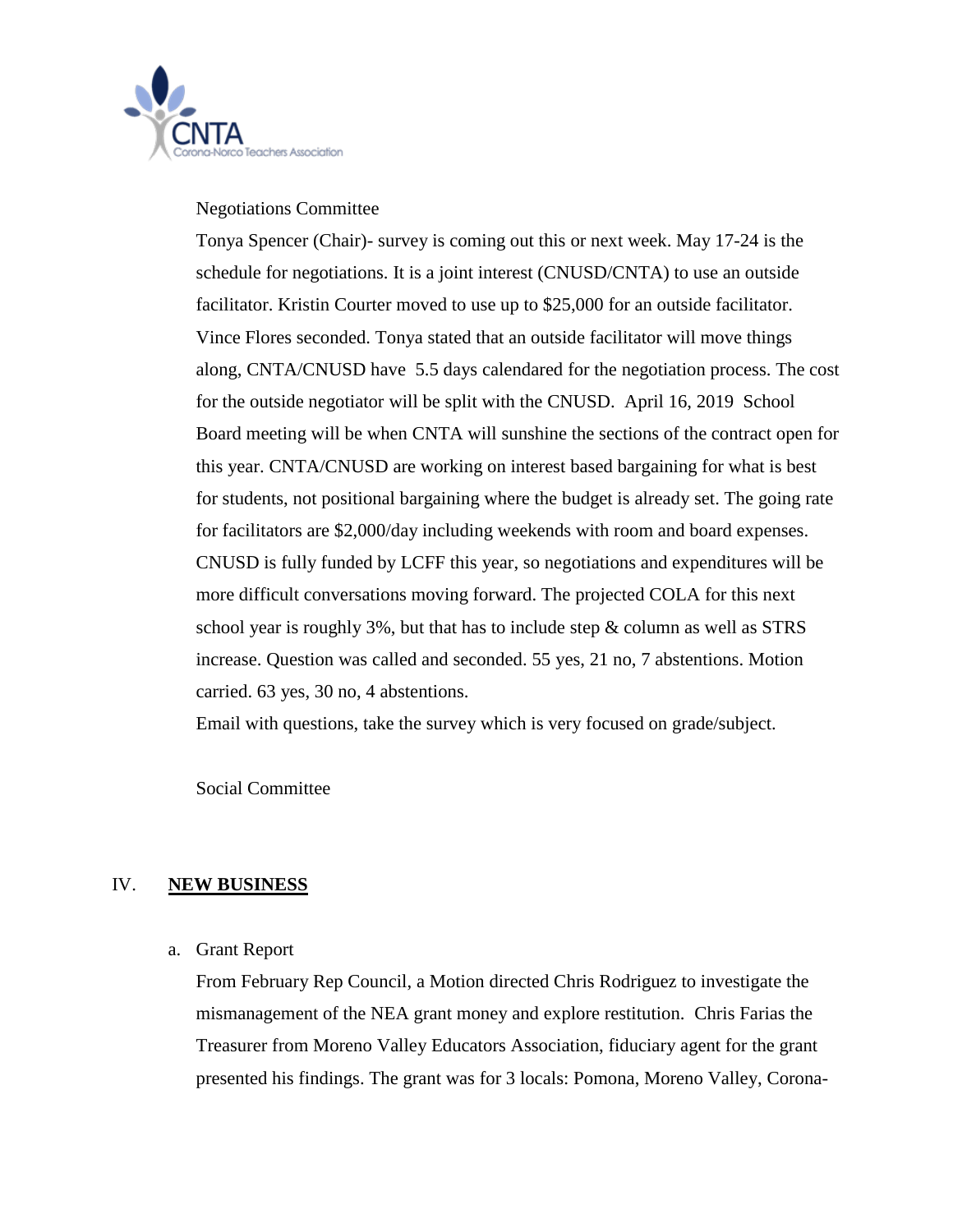

Norco. Grant was for reimbursement for local funds used for whatever the local approved to spend. Funds were designated for use for labor/management collaboration. Chris Farias stated that the NCUEA conference, NEA-RA conference, and the can coolers were questionable expenses. He went through the invoices for NEA and can coolers including the paper trail, emails, board minutes. Minutes show that the coolers were not approved; minutes show that the board approved pens.

Kristi Johnson made the following statements: That she had worked with Chris Johnson of NEA on how the funds were being used. He approved of these. Marjorie Evans stated that our former CTA staff person was helping guide us on how to spend the money. Loretta Arenas stated that E Board was informed of process. Julie Cooley stated that as President she could go to any of these conferences, but chose to send Kristi instead and Elisa Gusdal gave the go ahead to use funds for member engagement.

Ben Williams moved to push the agenda. Motion carried. See handout for monthly statement.

### V. **OLD BUSINESS**

a. Bylaws

The new template from CTA included items that have been redacted due to the JANUS decision.

Michelle Gardner moved to table the changes in the bylaws until May in order to have deeper conversations and find out E Board composition in comparable districts. Kristi Johnson seconded. Pro/con discussion. Question called. 49 yes, 35 no, 5 abstentions. Question is called. Motion to table. 43 yes, 45 no, 2 abstentions. Motion failed.